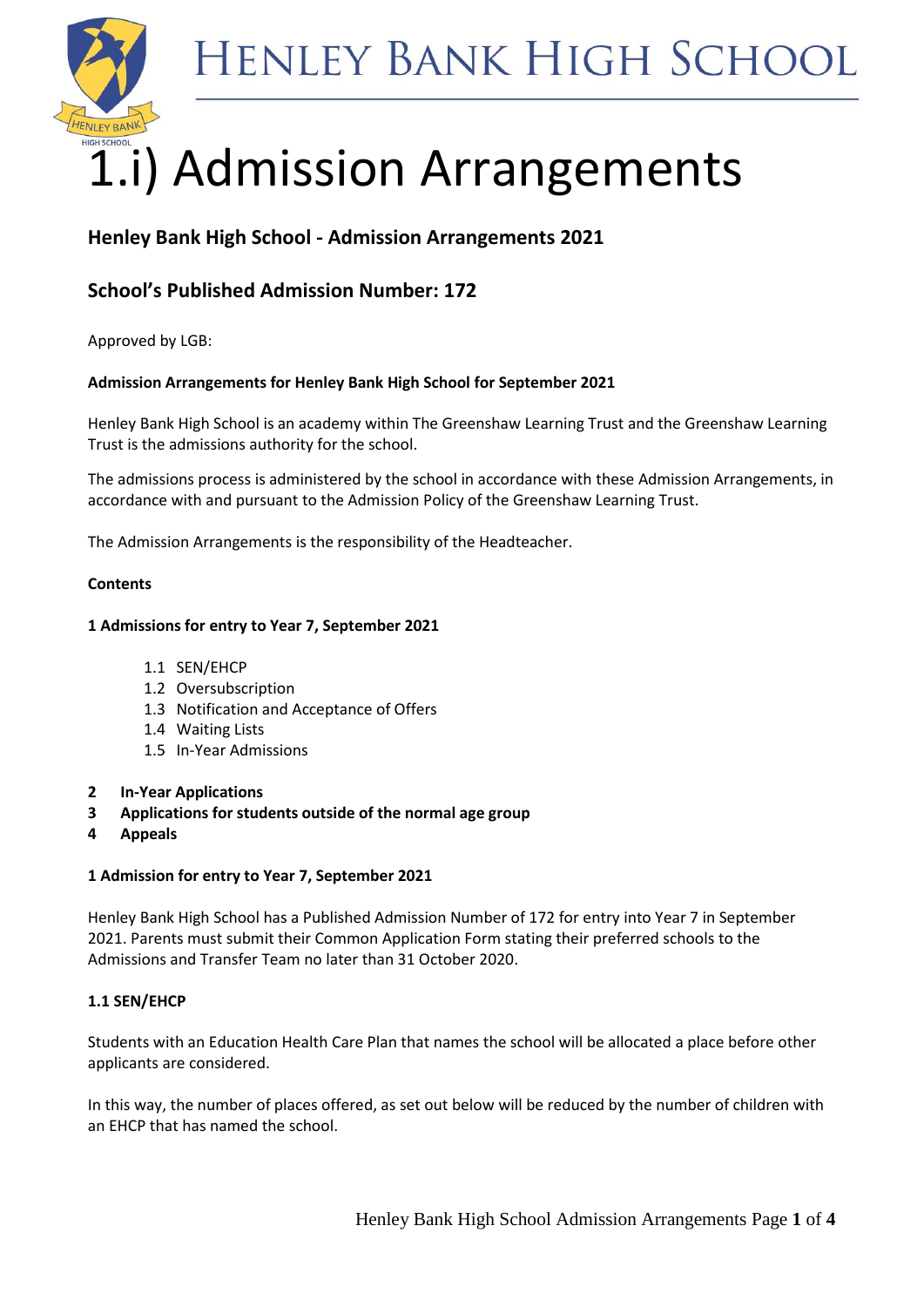#### **1.2 Oversubscription**

#### **1.21 Priority One: Looked After Children**

A 'looked after child' ( 1 ) or a child who was previously looked after but immediately after being looked after became subject to an adoption( 2 ) child arrangements order (residency order) ( 3 ) or special guardianship order ( 4) .

(1) A 'looked after child' is a child who is (a) in the care of a local authority, or (b) being provided with accommodation by a local authority in the exercise of their social services functions (see the definition in Section 22(1) of the Children Act 1989) at the time of making an application to a school. In Gloucestershire, such children are referred to as Children in Care.

(2) This includes children who were adopted under the Adoption Act 1976 (see section 12 adoption orders) and children who were adopted under the Adoption and Children Act 2002 (see section 46 adoption orders).

(3) Under the provisions of section 12 of the Children and Families Act 2014, which amend section 8 of the Children Act 1989, residence orders have now been replaced by child arrangements orders.

(4) See Section 14A of the Children Act 1989 which defines a 'special guardianship order' as an order appointing one or more individuals to be a child's special guardian (or special guardians).

#### **1.22 Priority Two: Siblings**

Children who have a sibling attending the school and who will continue to do so when the younger child is admitted. For this purpose, sibling refers to brother or sister, half brother or sister, adopted brother or sister, step brother or sister, or the child of the parent/carer's partner as well as children who are brought together as a family by a same sex civil partnership. In every case, the child must be living in the same family unit at the same address, at the time of application.

#### **1.23 Priority Three: Children of permanent staff where:**

The member of staff has been employed at Henley Bank High School for two or more consecutive years; **or** The member of staff has been recruited to fill a vacant post for which there is a demonstrable skill shortage

In order of the proximity of their home address to Henley Bank High School, with the closest having the highest priority.

#### **1.24 Priority Four: Geographical Distance**

The remaining places will be offered on the basis of proximity of the child's home address to the school. Distances from home to school are measured in a straight line from the ordnance survey point of the child's home address (including flats) to the ordnance survey point of the school, using the Local Authority's computerised measuring system, with those living closer to the school receiving higher priority.

#### **Home Address**

The address on the application must be the child's permanent place of residence. It should not be a business, relative or carer/childminder's address. Parents/carers must not use a temporarily rented address to secure a school place for their child. The only exceptions are for children of UK service personnel for whom special arrangements apply.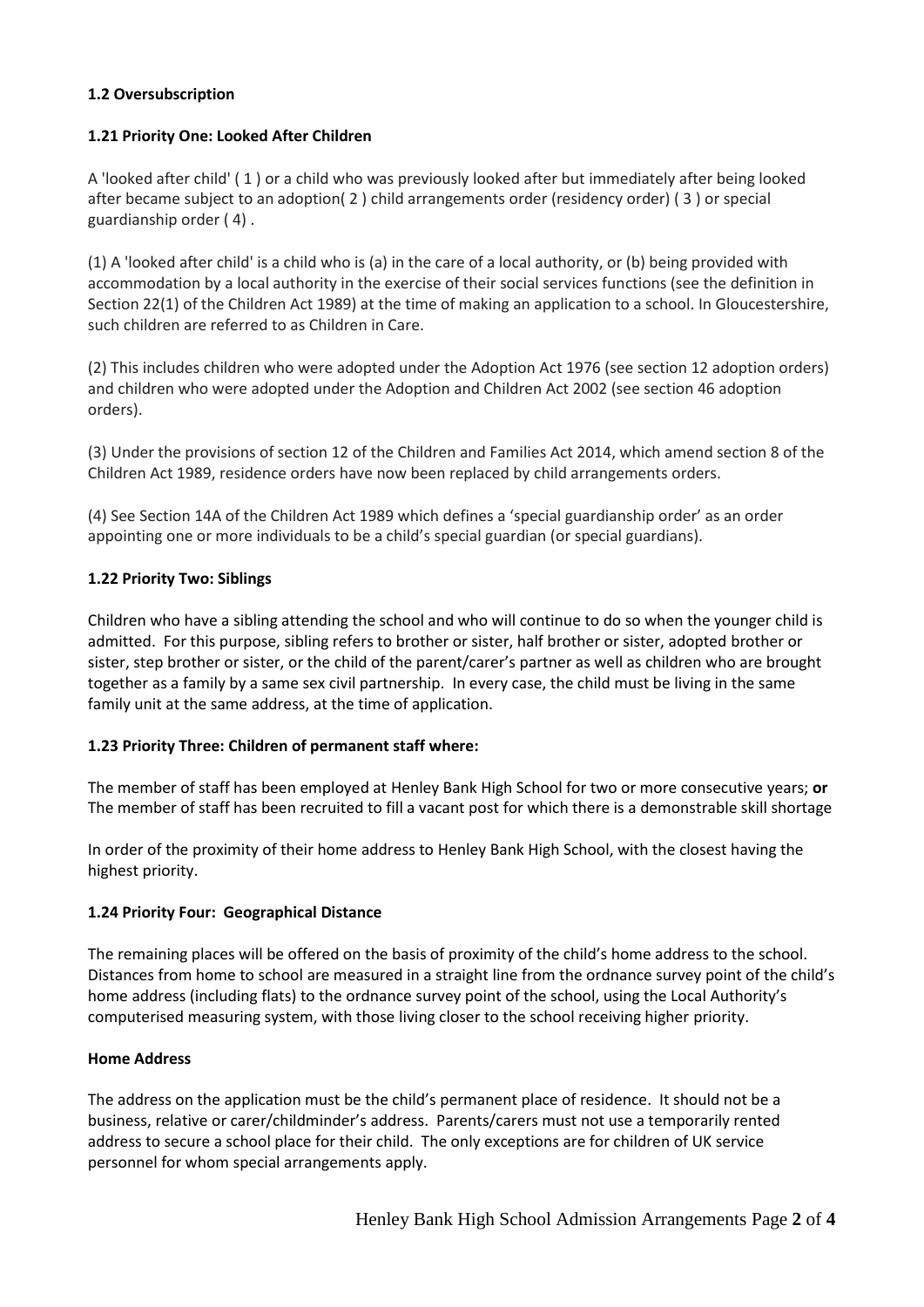The address will normally be the parents' address. If the parents do not live together, it should be the parent with whom the child spends the majority of the time. This will normally be the main address held by the primary school and the address of the parent who receives Child Benefit in respect of the child. This should also be the case if there is a formal equal share custody arrangement between the parents.

Where a parent applies for entry into the same year group for more than one child and it is not possible to offer a place to all of them, the names of the children who were unsuccessful will be added to the waiting list in accordance with the published admission criteria, in the same way as for other children.

#### **1.25 Tie-break**

Where two or more applicants share priority for a place, e.g. where two children live the same distance from the school, and where there is only one place remaining, the child to be allocated will be selected by the drawing of lots.

Lots will be drawn by a senior officer of The Greenshaw Learning Trust who is independent of the school admissions process.

#### **1.3 Notification and Acceptance of Offers**

Notification of offers will be sent to parents/carers by their Home Local Authority.

Written acceptance of the offer of a place should be received by the Local Authority by the closing date as determined in the offer letter.

An offer found to have been gained fraudulently will be withdrawn.

#### **1.4 Waiting Lists**

If the school is oversubscribed a waiting list will be held for Year 7 until the  $31<sup>st</sup>$  December.

The waiting list will be prioritised according to the school's oversubscription criteria.

Parents wishing to remain on the waiting list after 31<sup>st</sup> December 2021, should write to the school by 31<sup>st</sup> December, stating their wish and providing their child's name, date of birth and the name of their current school*.* 

#### **2 In-Year Admissions**

To apply for a place at Henley Bank High School, parents should contact the school in the first instance. Parents must then complete the In-Year Admission form supplied and return it directly to the school. Gloucestershire County Council will no longer be responsible for offering places to children on behalf of all schools for In-Year Admissions, but does maintain the statutory duty of being responsible and aware of all students and vacancies within schools within Gloucestershire.

Where there are more applicants than places available, the waiting list will be maintained according to the oversubscription criteria shown in Section 1 and without regard to the date the application was received or when a child's name was added to the waiting list.

Waiting lists will be reviewed at least once a year.

Positions on the waiting list may go down as well as up. This is because other children might be added to the waiting list who have a greater priority for a place against the school's admission criteria; for example,

Henley Bank High School Admission Arrangements Page **3** of **4**